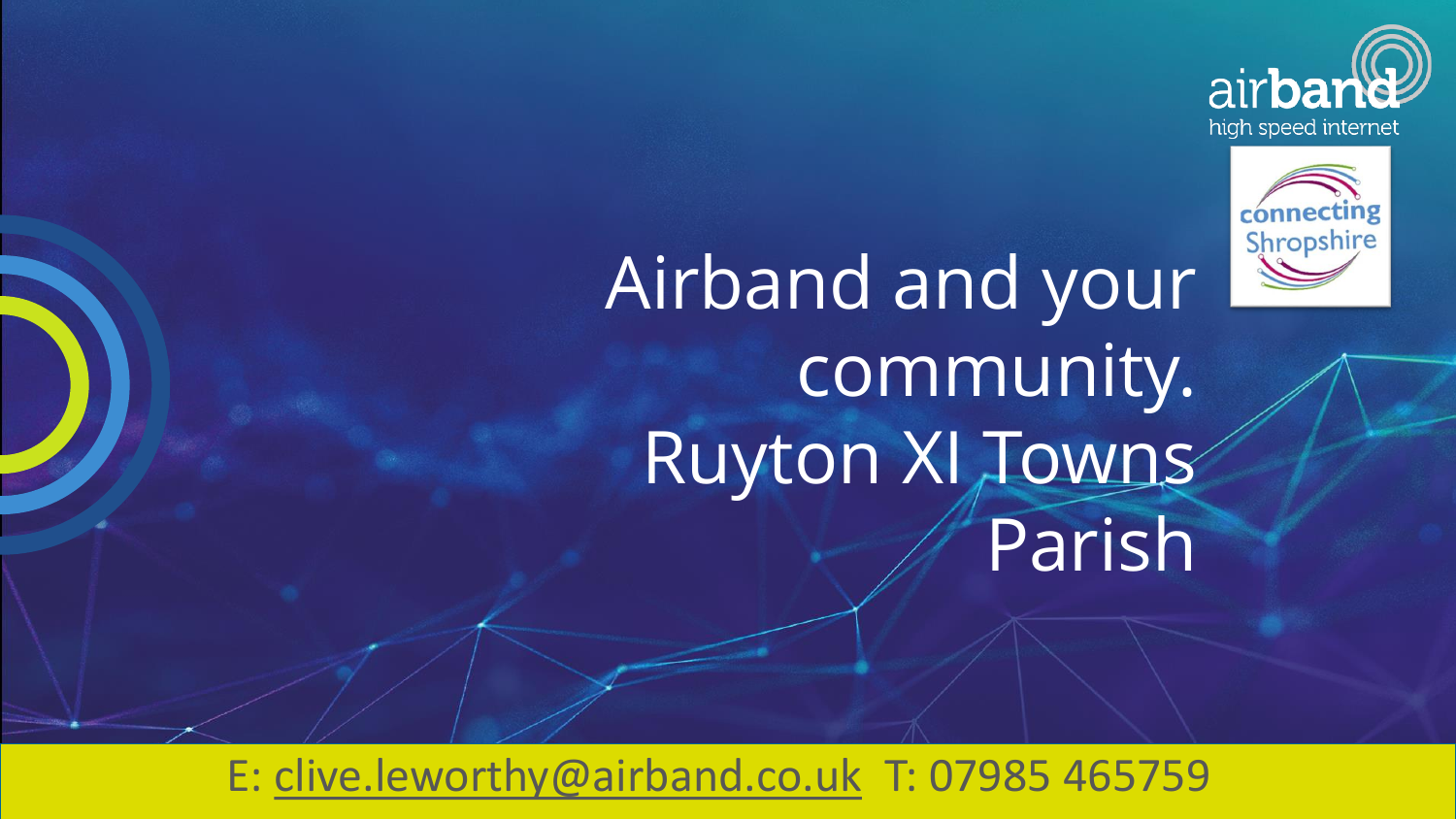# Agenda

- **Airband: First choice for true ultrafast rural broadband**
- **Project overview**
- **Ruyton XI Towns Parish**
- **Fibre to the premise (FTTP)**
- **Broadband packages**
- **Register your interest**
- **Installation**
- **FAQ**

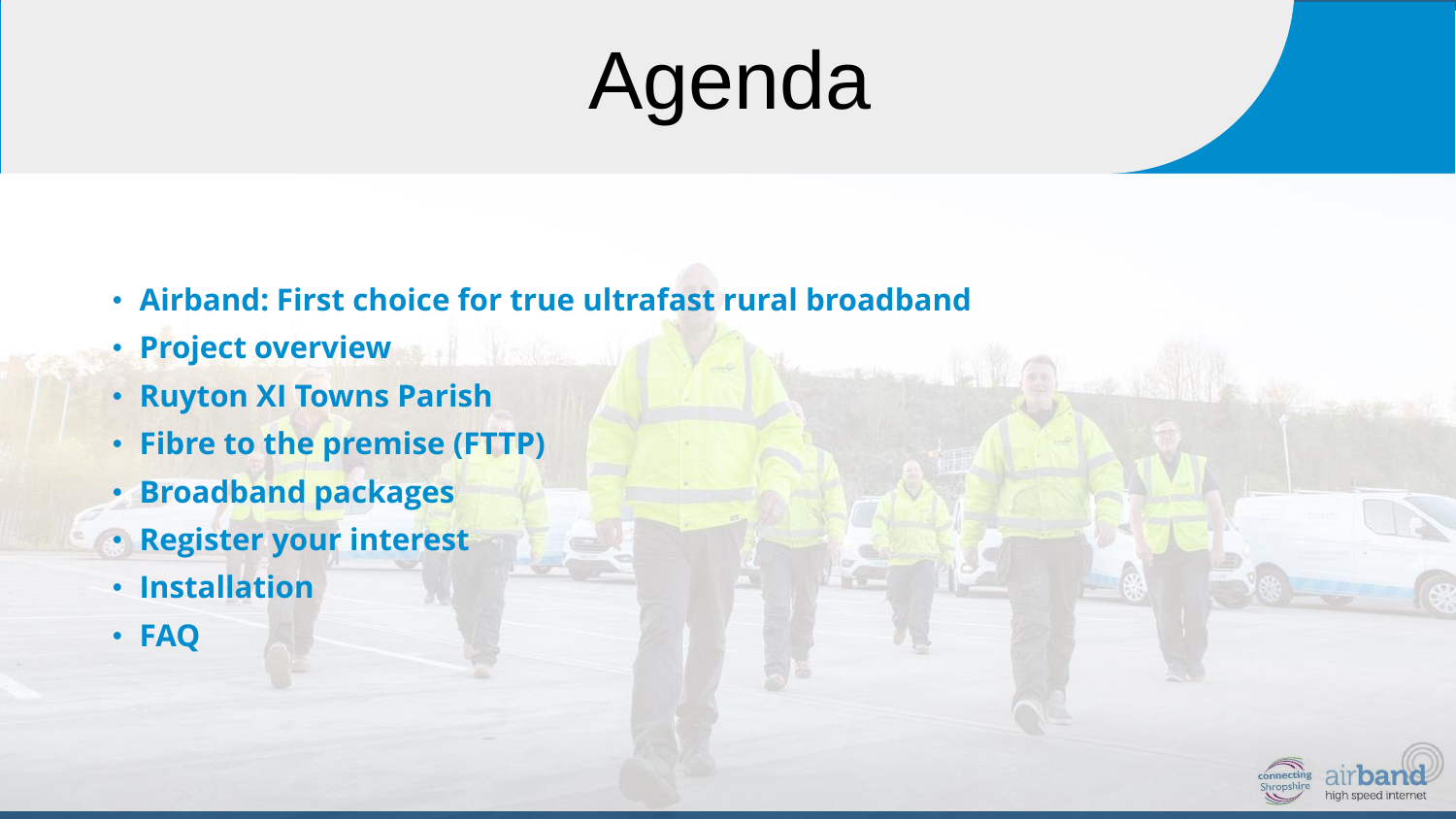## Airband

**Founded in 2009, Airband is an independent internet service provider (ISP) bringing high speed broadband to homes, business and industry in rural and hard-to-reach areas.**

We are proud to work with the Department for Digital, Culture, Media & Sport, BDUK, local authorities and communities to build high availability infrastructure that residents, businesses and other ISPs can access to help overcome the UK's digital divide.

Trusted by governments, industry partners and communities to bring the fastest, most reliable broadband service to rural communities, industrial parks and outdoor sites.



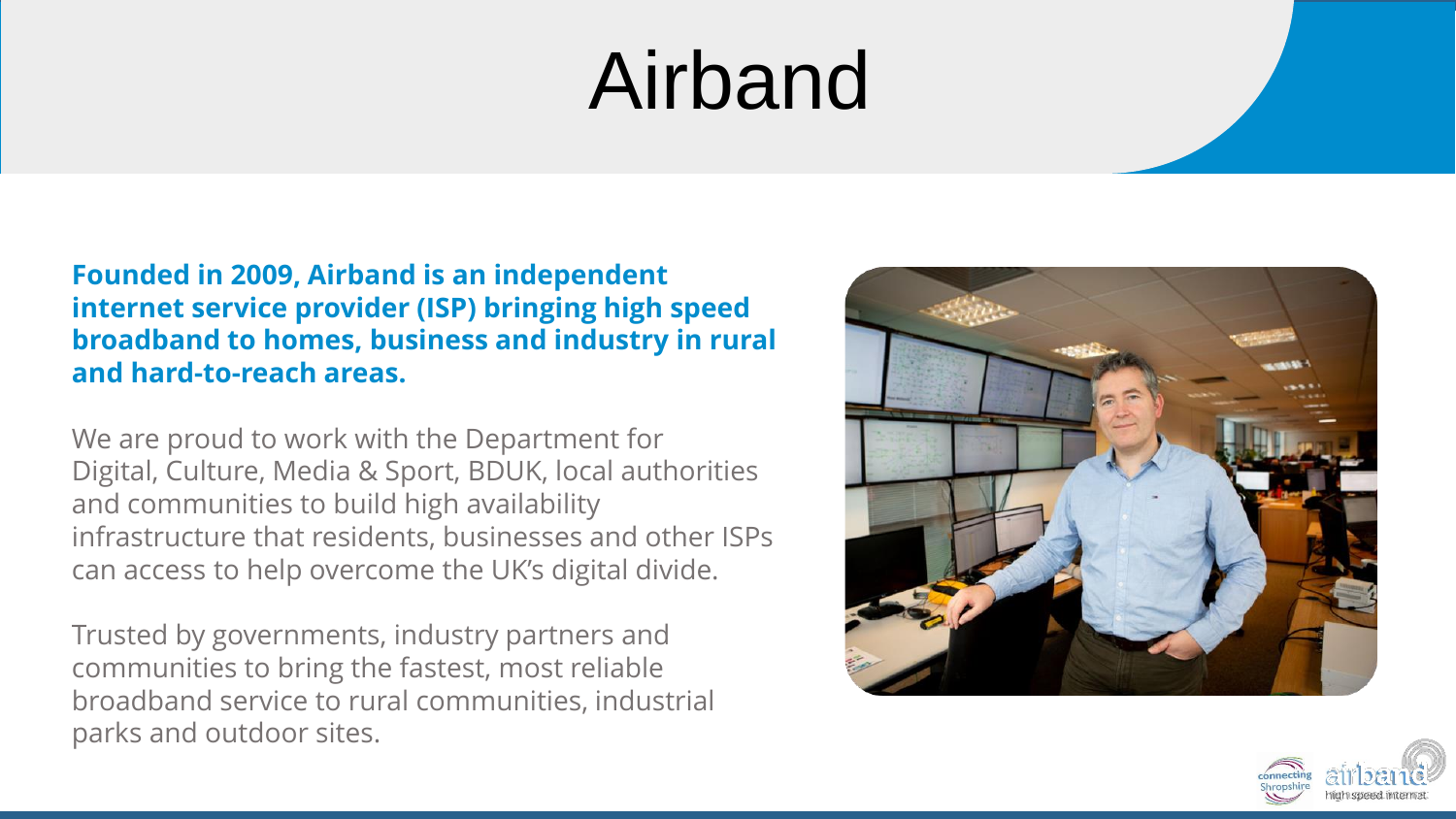# Project Overview

- You may have heard that Airband, in partnership with **Connecting Shropshire** has been commissioned to build a brand new, ultrafast FTTP (Fibre To The Premises) broadband network to transform connectivity in your area.
- Over the coming weeks and months we will be working in rural areas across the county, including weekend work, but rest assured that **disruption will be kept to an absolute minimum.**
- Work may involve accessing existing underground ducts and telegraph poles.
- You may also see some new telegraph poles being erected at various locations. For the most part, these new poles will be situated along roads away from residential areas.
- We are working closely with the local authorities to **plan and implement the network build.**

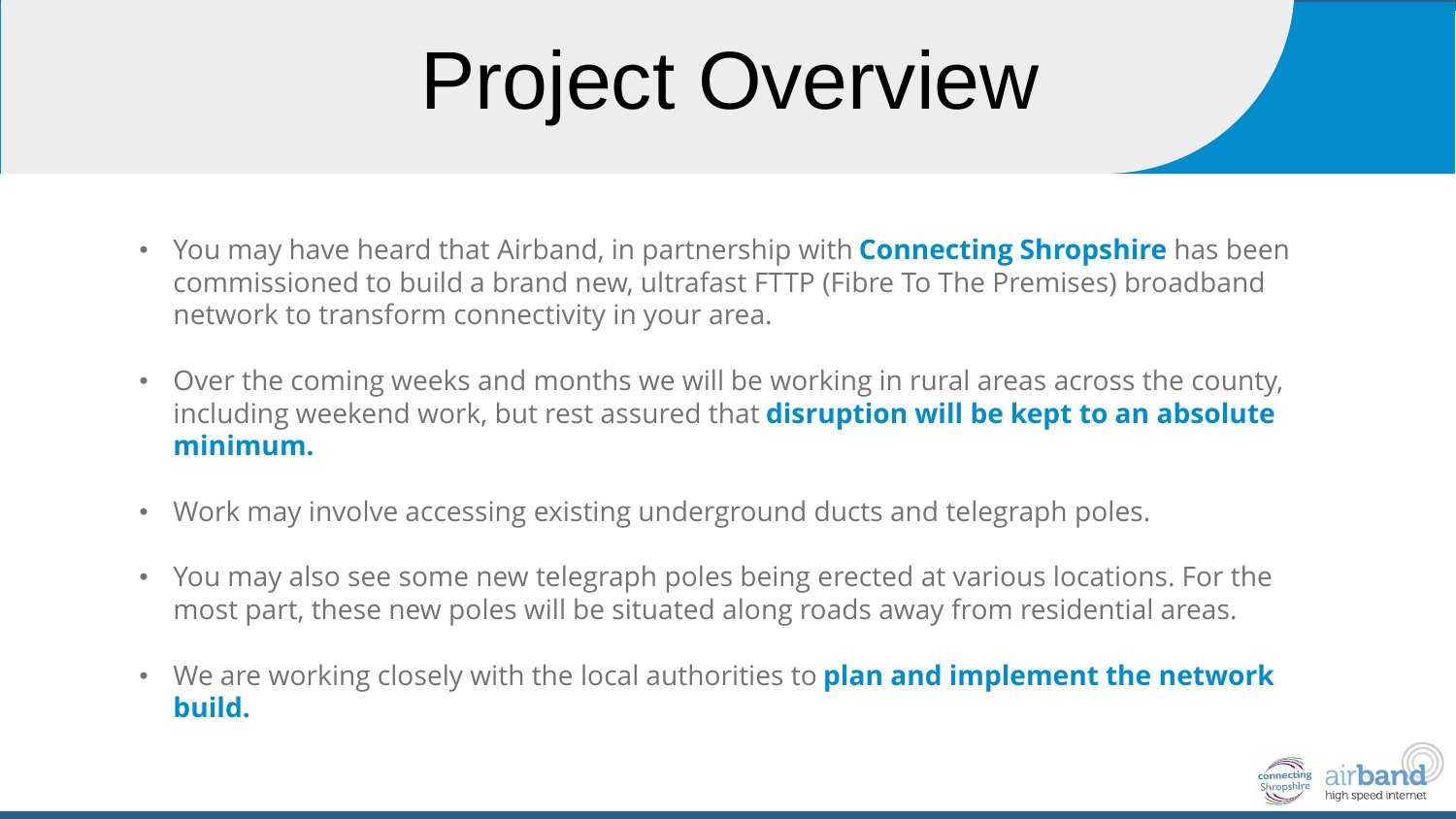# Ruyton XI Towns Plan

### **SF013 SF045**

- •Build started in Quarter 2, 2021
- •Completion due Quarter 4, 2021
- 40 Premises earmarked within the contract
- •Build dates are estimated, timings may change

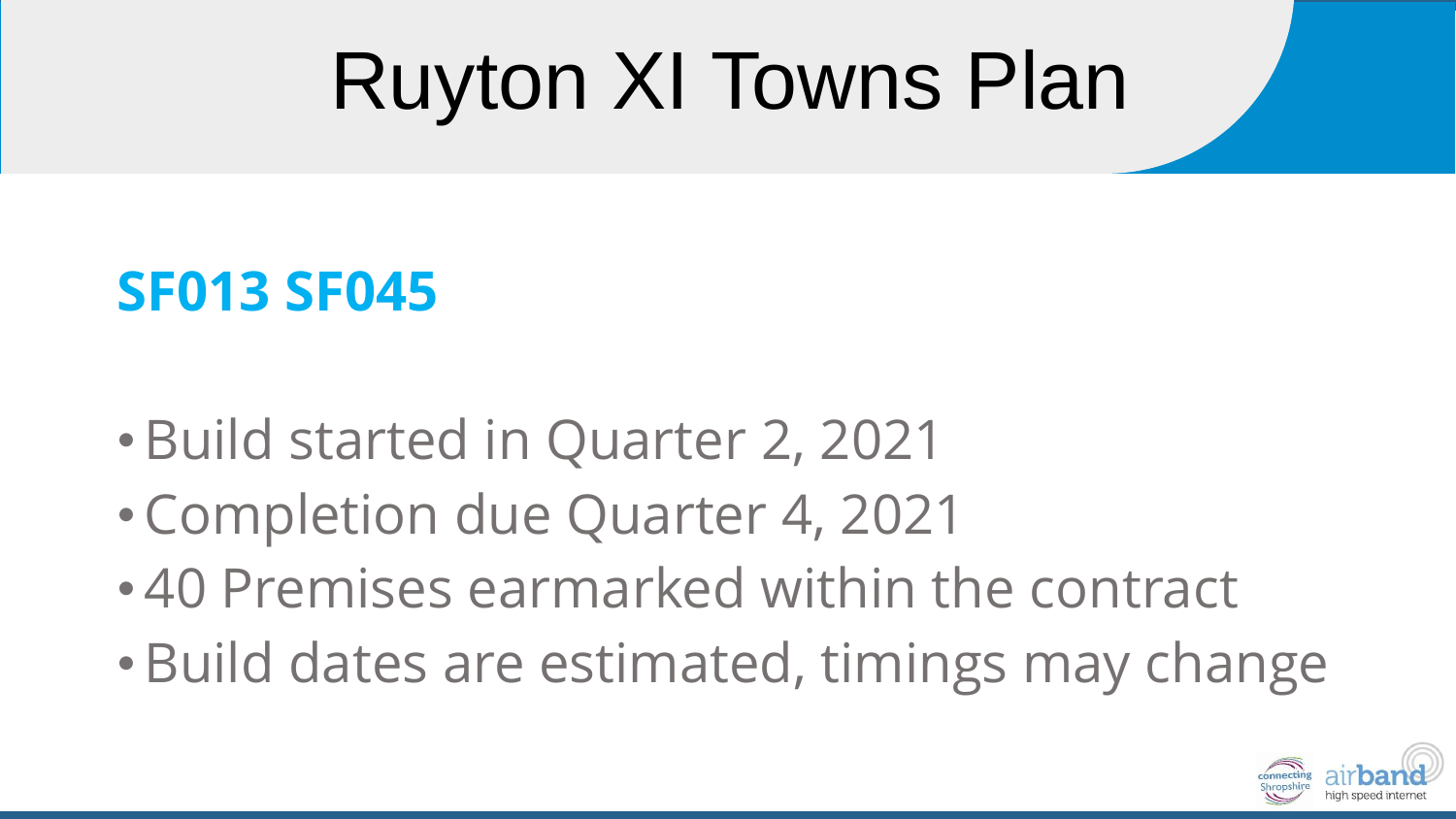# Fibre to the Premise (FTTP)



### **What does FTTP stand for?**

FTTP stands for Fibre To The Premises. At Airband we provide this service across our network, bringing ultrafast speeds of up to 1Gbps to our customers in more rural areas. There's no line rental or phone line required, so the price you see is the price you get.

### **What is Fibre To The Premises (FTTP)?**

Fibre To The Premises (FTTP) replaces old copper broadband lines; fibre optic cables are run from your local exchange direct to your premises.

### **Fibre broadband that's faster and more reliable**

Because the fibre cable comes right into the building, there is less 'contention' which gives you a faster and more reliable broadband experience.

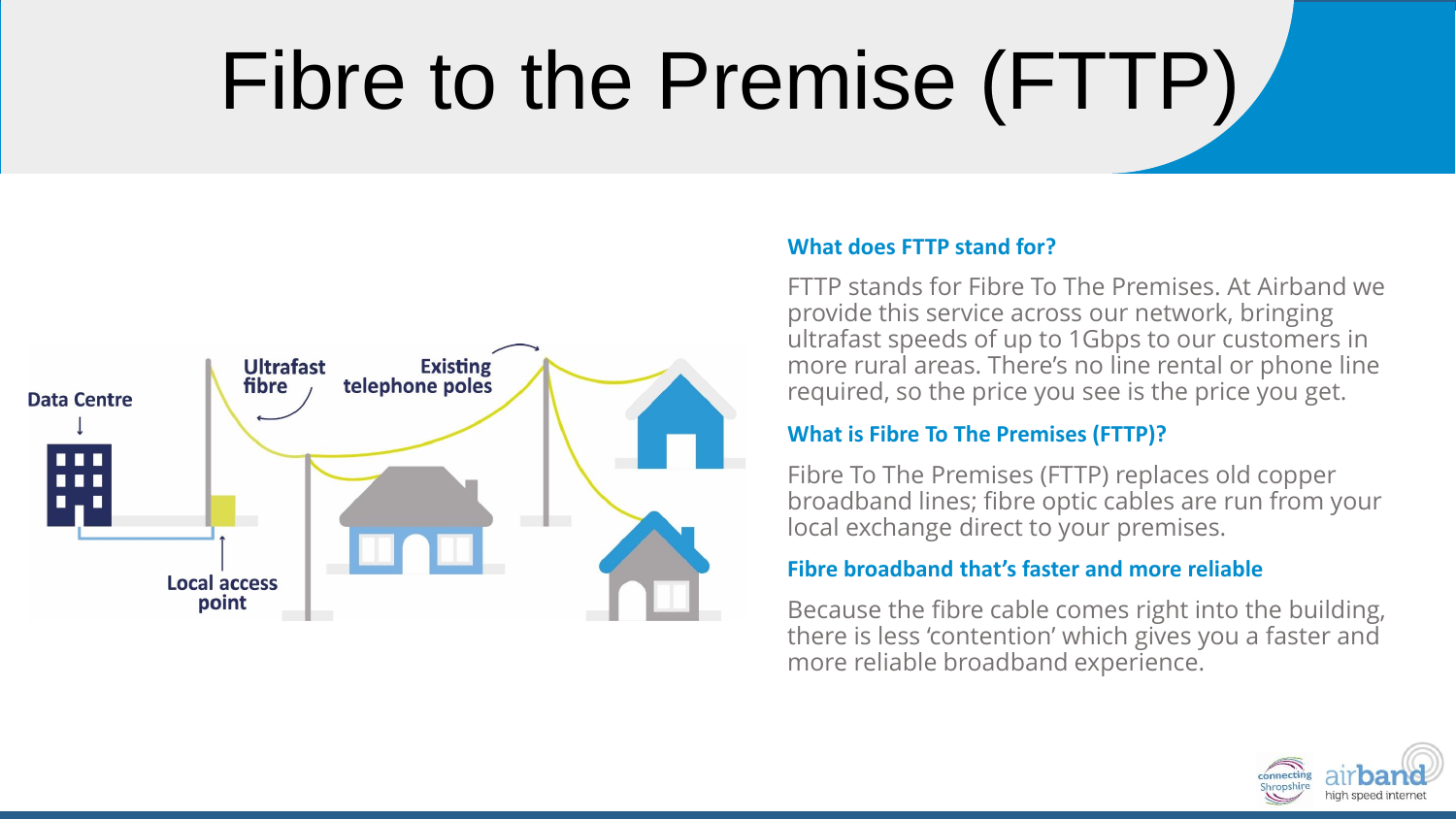## Broadband Packages

| <b>FIBRE UNLIMITED</b>                            |                                     | <b>FIBRE UNLIMITED+</b>                           |                                     |  |
|---------------------------------------------------|-------------------------------------|---------------------------------------------------|-------------------------------------|--|
| 40Mbps <sup>+</sup><br>Download Speed             | 10Mbps <sup>+</sup><br>Upload Speed | 100Mbps <sup>+</sup><br>Download Speed            | 25Mbps <sup>+</sup><br>Upload Speed |  |
| <b>Unlimited</b><br>Allowance                     | $f99^$<br>Installation              | <b>Unlimited</b><br>Allowance                     | £99^<br>Installation                |  |
| 18-month Contract Length                          |                                     | 18-month Contract Length                          |                                     |  |
| RRP £38/MONTH<br>Offer £29.99 <sup>*</sup> /MONTH |                                     | RRP £47/MONTH<br>Offer £39.99 <sup>*</sup> /MONTH |                                     |  |

Business Packages and enhanced SLA's available

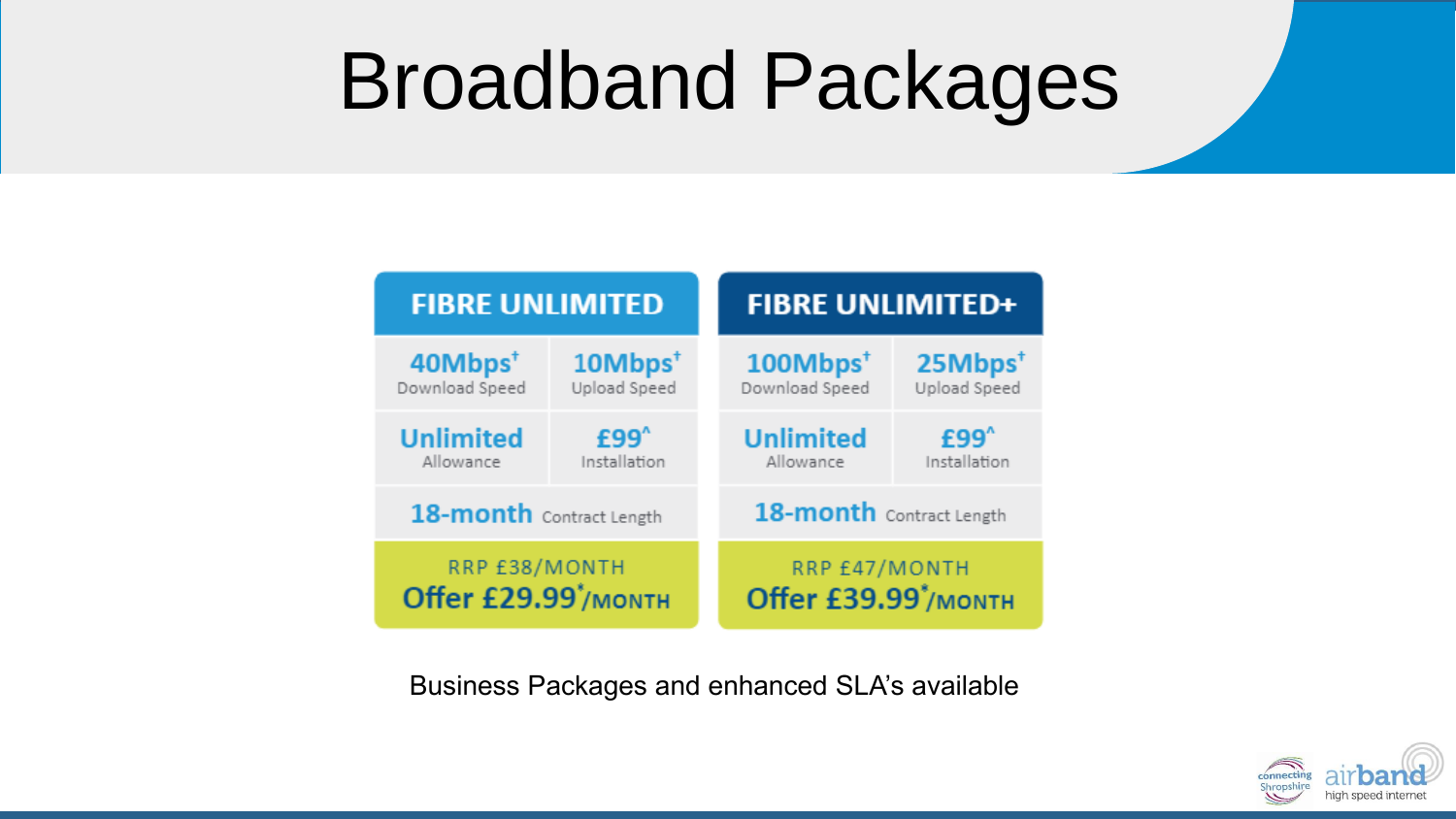### Register Your Interest



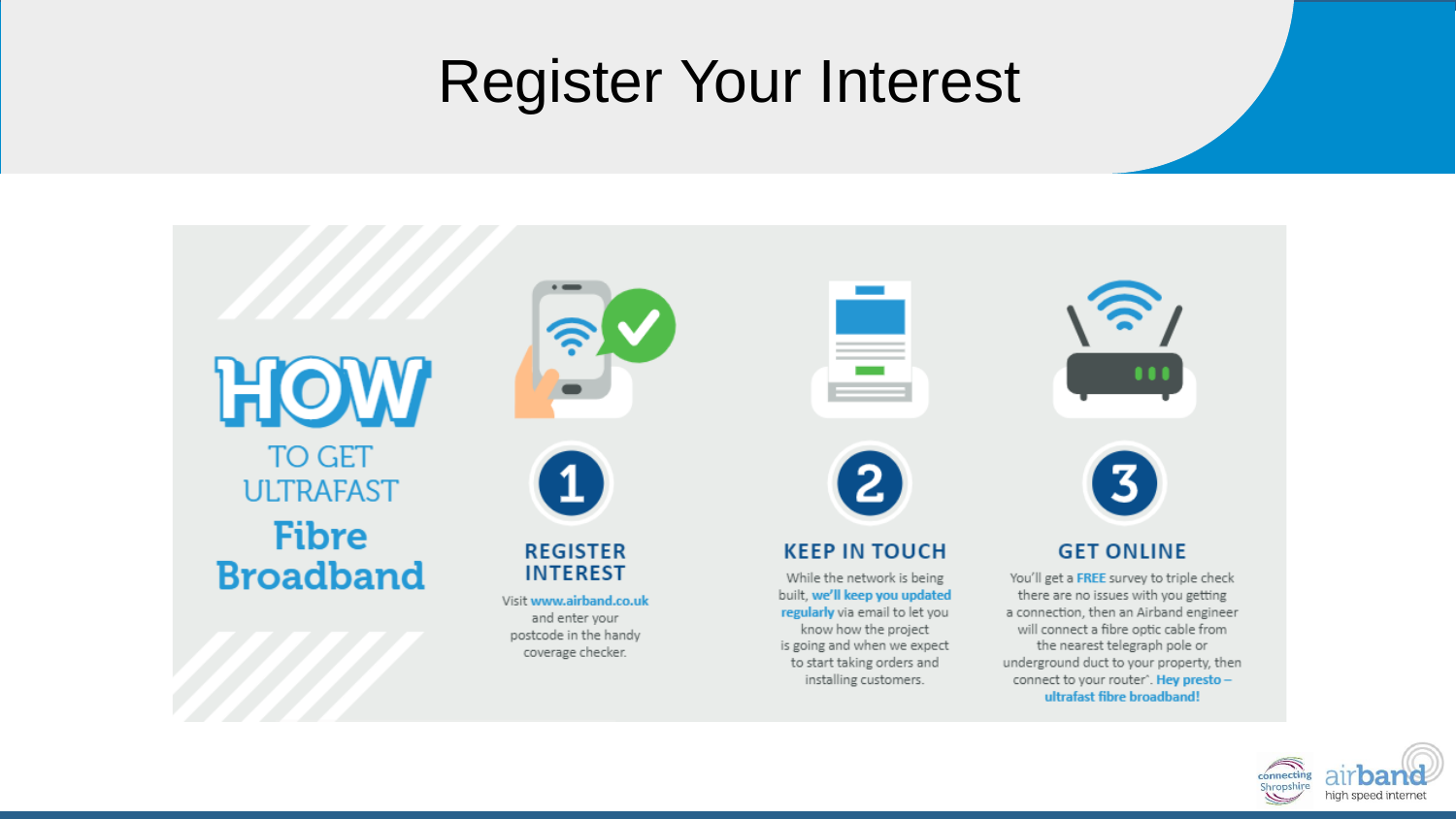### Installation